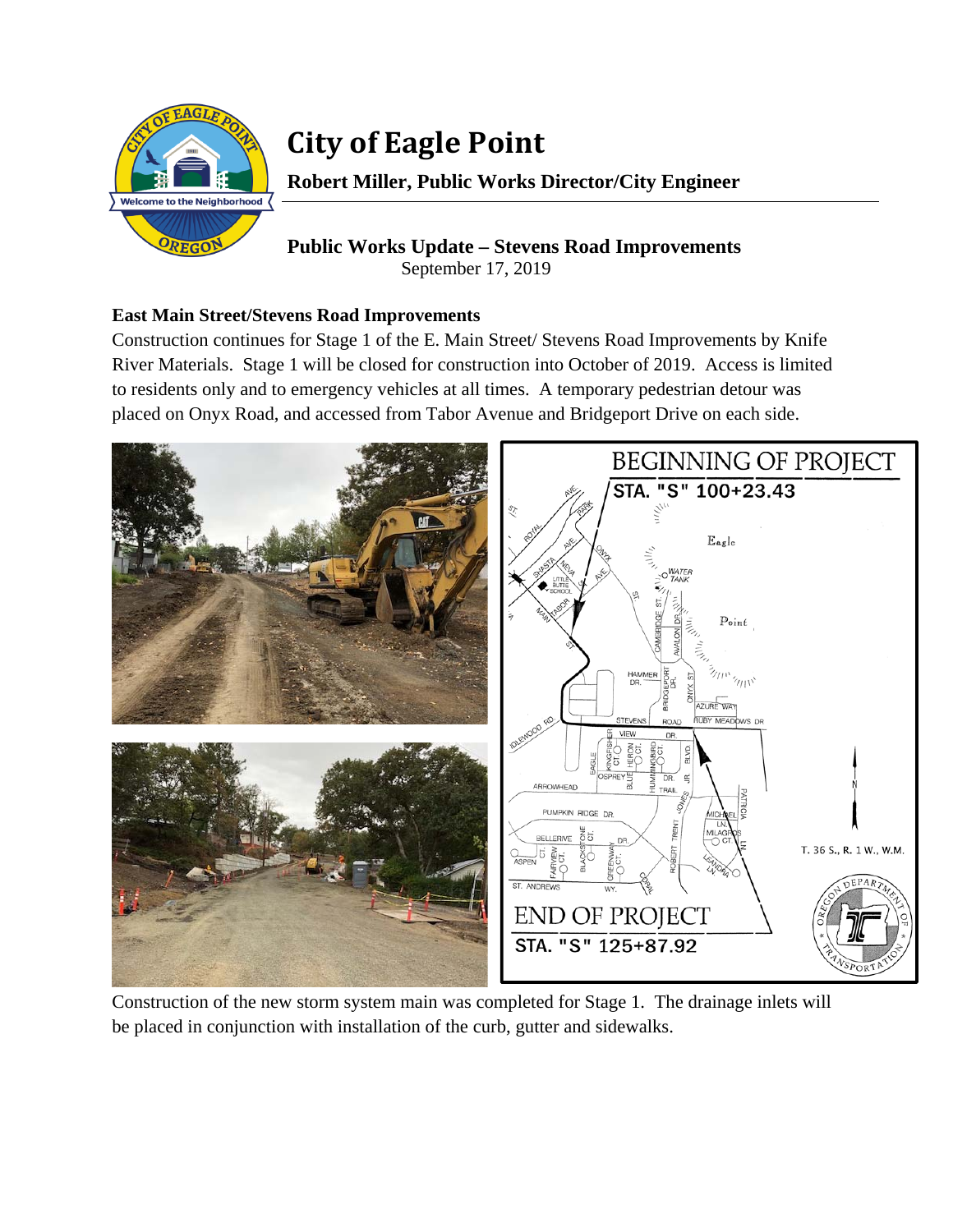

Excavation and placement of the new base for E. Main Street/Stevens Road.





Construction of the Phase 2 storm system began. Phase 2 extends from Idlewood Drive to Robert Trent Jones Boulevard.